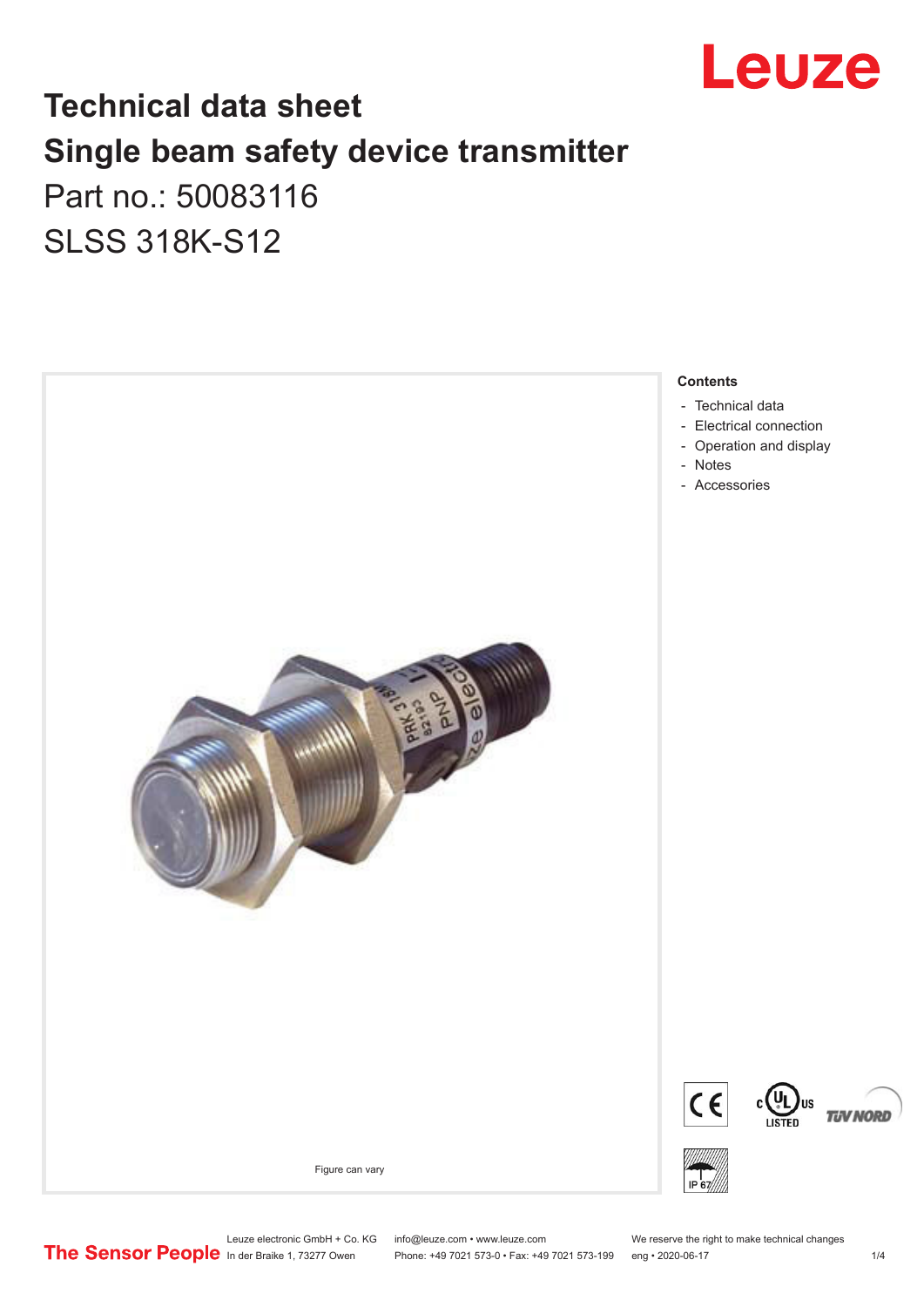## <span id="page-1-0"></span>**Technical data**

# **Leuze**

#### **Basic data**

| <b>Series</b>                    | 318                                                                                                     |
|----------------------------------|---------------------------------------------------------------------------------------------------------|
| Device type                      | Transmitter                                                                                             |
|                                  |                                                                                                         |
| <b>Special design</b>            |                                                                                                         |
| Special design                   | Activation input                                                                                        |
| <b>Characteristic parameters</b> |                                                                                                         |
| Type                             | 2, IEC/EN 61496, in combination with a<br>suitable test monitoring unit, e.g. MSI-<br>TR <sub>1</sub> B |
| <b>SIL</b>                       | 1, IEC 61508                                                                                            |
| SILCL                            | 1, IEC/EN 62061, in combination with a<br>suitable test monitoring unit, e.g. MSI-<br>TR <sub>1</sub> R |
| Performance Level (PL)           | c, EN ISO 13849-1                                                                                       |
| MTTF <sub>d</sub>                | 414 years, EN ISO 13849-1                                                                               |
| Mission time T <sub>M</sub>      | 20 years, EN ISO 13849-1                                                                                |
| Category                         | 2, EN ISO 13849, In combination with<br>MSI-TRMB safety relay                                           |

#### **Optical data**

| <b>Operating range</b>          | $010$ m          |
|---------------------------------|------------------|
| <b>Operating range limit</b>    | $012$ m          |
| Light source                    | LED, Red         |
| <b>LED light wavelength</b>     | 660 nm           |
| LED group                       |                  |
| <b>Transmitted-signal shape</b> | Pulsed           |
| Opening angle, max.             | $-55$ $^{\circ}$ |
|                                 |                  |

#### **Electrical data**

| <b>Protective circuit</b> |                                    | Polarity reversal protection |  |
|---------------------------|------------------------------------|------------------------------|--|
|                           |                                    | Short circuit protected      |  |
|                           |                                    | <b>Transient protection</b>  |  |
|                           | Performance data                   |                              |  |
|                           | Supply voltage U <sub>B</sub>      | 10  30 V, DC                 |  |
|                           | <b>Residual ripple</b>             | 10 %, From $U_p$             |  |
|                           | <b>Open-circuit current</b>        | 025mA                        |  |
|                           |                                    |                              |  |
|                           | Inputs                             |                              |  |
|                           | <b>Number of activation inputs</b> | 1 Piece(s)                   |  |
|                           |                                    |                              |  |
|                           | <b>Activation inputs</b>           |                              |  |
|                           | Voltage type                       | <b>DC</b>                    |  |
|                           | <b>Switching voltage</b>           | high: $\geq 8V$              |  |
|                           |                                    | low: $\leq 1.5V$             |  |
|                           | Switching voltage high, min.       | 8 V                          |  |
|                           | Switching voltage low, max.        | 1.5V                         |  |
|                           | Activation/disable delay           | 1 <sub>ms</sub>              |  |
|                           | Input resistance                   | 10,000 $\Omega$ , -10  10 %  |  |

| Timing                         |                   |  |  |  |  |
|--------------------------------|-------------------|--|--|--|--|
| <b>Switching frequency</b>     | 1,000 Hz          |  |  |  |  |
| <b>Response time</b>           | 0.5 <sub>ms</sub> |  |  |  |  |
| <b>Readiness delay</b>         | 30 ms             |  |  |  |  |
|                                |                   |  |  |  |  |
| <b>Connection</b>              |                   |  |  |  |  |
| <b>Number of connections</b>   | 1 Piece(s)        |  |  |  |  |
|                                |                   |  |  |  |  |
| <b>Connection 1</b>            |                   |  |  |  |  |
| <b>Function</b>                | Signal OUT        |  |  |  |  |
|                                | Voltage supply    |  |  |  |  |
| <b>Type of connection</b>      | Connector         |  |  |  |  |
| <b>Thread size</b>             | M12               |  |  |  |  |
| <b>Material</b>                | Plastic           |  |  |  |  |
| No. of pins                    | 4-pin             |  |  |  |  |
| <b>Mechanical data</b>         |                   |  |  |  |  |
| Design                         | Cylindrical       |  |  |  |  |
| <b>Thread size</b>             | M18               |  |  |  |  |
| Dimension (Ø x L)              | 22 mm x 61.5 mm   |  |  |  |  |
| <b>Housing material</b>        | Plastic, PA 12    |  |  |  |  |
| Lens cover material            | Plastic, PA 12    |  |  |  |  |
| Net weight                     | 90 <sub>g</sub>   |  |  |  |  |
| <b>Housing color</b>           | <b>Black</b>      |  |  |  |  |
|                                | Red               |  |  |  |  |
| <b>Type of fastening</b>       | Screw type        |  |  |  |  |
|                                |                   |  |  |  |  |
| <b>Operation and display</b>   |                   |  |  |  |  |
| Type of display                | LED               |  |  |  |  |
| <b>Number of LEDs</b>          | 1 Piece(s)        |  |  |  |  |
| <b>Environmental data</b>      |                   |  |  |  |  |
|                                |                   |  |  |  |  |
| Ambient temperature, operation | $-2565 °C$        |  |  |  |  |
| Ambient temperature, storage   | $-40$ 70 °C       |  |  |  |  |
| <b>Certifications</b>          |                   |  |  |  |  |
| Degree of protection           | IP 67             |  |  |  |  |
| <b>Protection class</b>        | $\mathbf{II}$     |  |  |  |  |
| <b>Certifications</b>          | c UL US           |  |  |  |  |
|                                | <b>TÜV Nord</b>   |  |  |  |  |
| <b>Standards applied</b>       | IEC 60947-5-2     |  |  |  |  |
|                                |                   |  |  |  |  |
| <b>Classification</b>          |                   |  |  |  |  |
| <b>Customs tariff number</b>   | 85365019          |  |  |  |  |
| eCl@ss 8.0                     | 27272701          |  |  |  |  |
| eCl@ss 9.0                     | 27272701          |  |  |  |  |
| <b>ETIM 5.0</b>                | EC001831          |  |  |  |  |

**ETIM 6.0** EC001831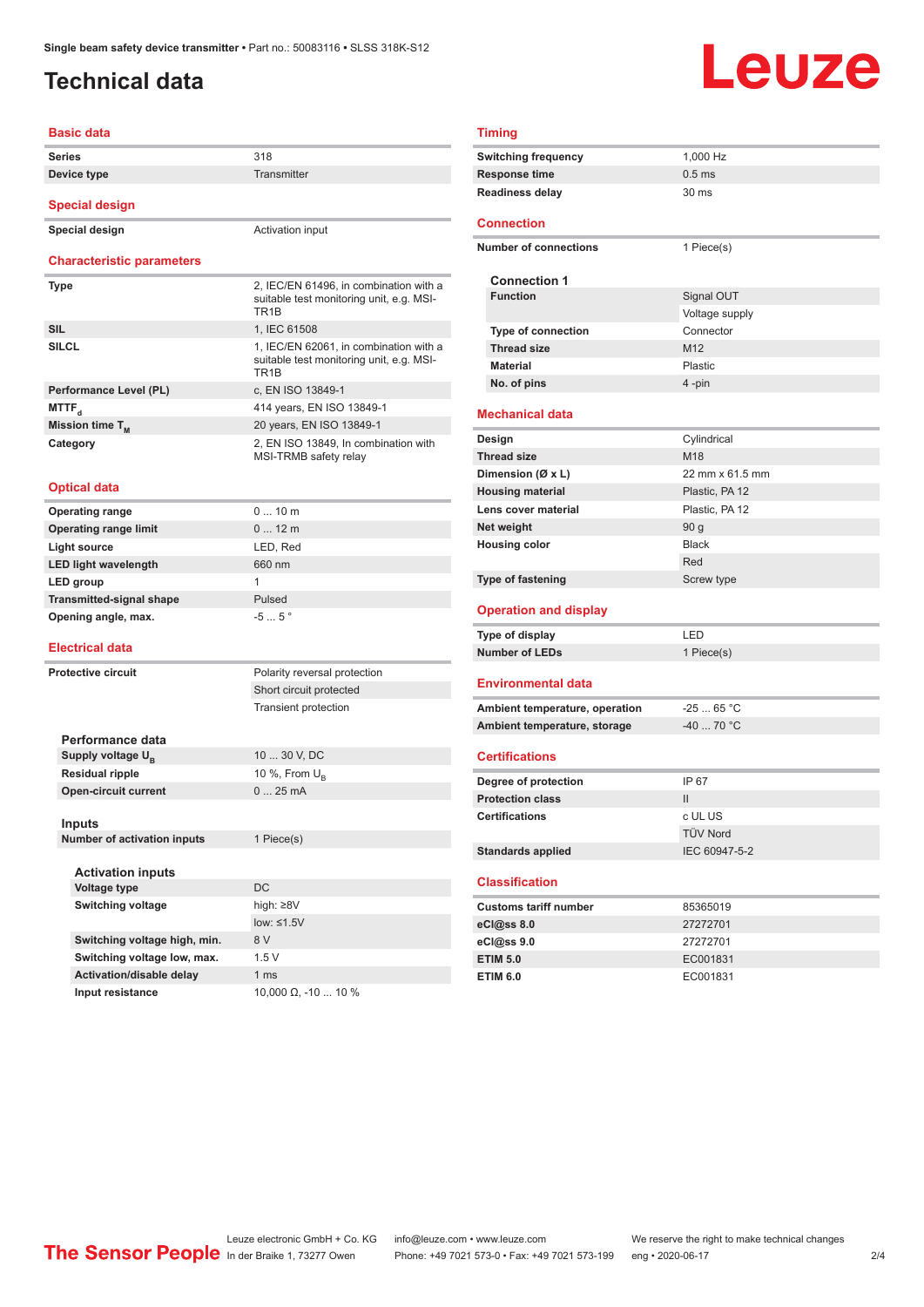## <span id="page-2-0"></span>**Electrical connection**

## **Leuze**

#### **Connection 1**

| <b>Function</b>           | Signal OUT     |
|---------------------------|----------------|
|                           | Voltage supply |
| <b>Type of connection</b> | Connector      |
| <b>Thread size</b>        | M12            |
| <b>Type</b>               | Male           |
| <b>Material</b>           | Plastic        |
| No. of pins               | 4-pin          |
| Encoding                  | A-coded        |

| Pin            | <b>Pin assignment</b> |
|----------------|-----------------------|
| 1              | +1030 V DC            |
| $\overline{2}$ | n.c.                  |
| 3              | <b>GND</b>            |
| $\overline{4}$ | Active                |

## **Operation and display**

| Red, continuous light | Transmitted beam active |
|-----------------------|-------------------------|

### **Notes**

| <b>Observe intended use!</b>                                                                                                         |
|--------------------------------------------------------------------------------------------------------------------------------------|
| $\&$ The product may only be put into operation by competent persons.<br>♦ Only use the product in accordance with its intended use. |

### **Accessories**

## Connection technology - Connection cables

|             | Part no. | <b>Designation</b>     | <b>Article</b>   | <b>Description</b>                                                                                                                                          |
|-------------|----------|------------------------|------------------|-------------------------------------------------------------------------------------------------------------------------------------------------------------|
| q<br>뺑<br>٣ | 50130690 | KD U-M12-4W-V1-<br>050 | Connection cable | Connection 1: Connector, M12, Angled, Female, A-coded, 4-pin<br>Connection 2: Open end<br>Shielded: No<br>Cable length: 5,000 mm<br>Sheathing material: PVC |

## Mounting technology - Mounting brackets

| Part no. | <b>Designation</b> | <b>Article</b>   | <b>Description</b>                                                                                                                                                                                                           |
|----------|--------------------|------------------|------------------------------------------------------------------------------------------------------------------------------------------------------------------------------------------------------------------------------|
| 50113548 | <b>BT D18M.5</b>   | Mounting bracket | Diameter, inner: 18 mm<br>Design of mounting device: Angle, L-shape<br>Fastening, at system: Through-hole mounting<br>Mounting bracket, at device: Screw type<br>Type of mounting device: Rigid<br>Material: Stainless steel |

Leuze electronic GmbH + Co. KG info@leuze.com • www.leuze.com We reserve the right to make technical changes<br>
The Sensor People in der Braike 1, 73277 Owen Phone: +49 7021 573-0 • Fax: +49 7021 573-199 eng • 2020-06-17 Phone: +49 7021 573-0 • Fax: +49 7021 573-199 eng • 2020-06-17 3/4